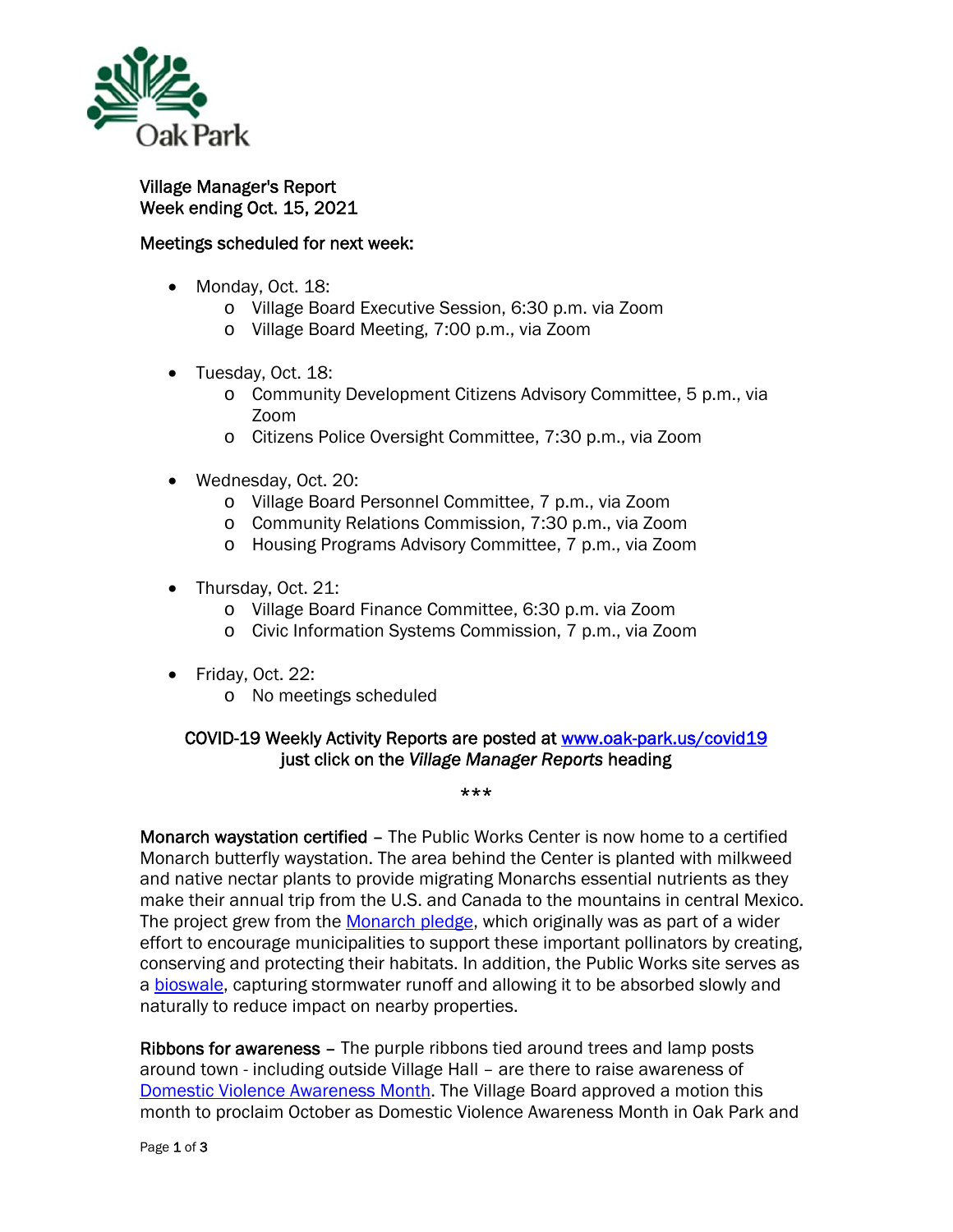recognize the work done locally by Sarah's Inn to help survivors of domestic violence. The Oak Park Police Department works closely with Sarah's Inn to help victims of domestic violence. More information about the work Sarah's Inn does in the community is posted at www.sarahsinn.org.

Plan Commission activity – The Plan Commission recommended by a 5 to 3 vote to approve the zoning ordinance text amendment allowing additional options for accessory dwelling units. In addition to the currently permitted coach house, the commission's recommendation is to add options to construct a detached accessory dwelling unit, a first-floor garage conversion and an addition to an existing singlefamily home. The garage option would require maintaining parking on the property, and all options would still be required to meet underlying zoning regulations. The Plan Commission did not support the attic and basement conversion that were originally included by staff. In other business, Commission heard the applicant's presentation, staff and consultant reports, and sought commissioners' initial feedback for the 45 unit residential development proposed for the southwest corner of Austin Boulevard (7 Van Buren St.). The project review was continued to Nov. 4 when public testimony will begin.

Commission meeting availability – Boards, committees and commissions can meet simultaneously by providing the public direct links to the virtual meetings via the agenda and/or website calendar event. While only one meeting will be streamed live at www.oak-park.us/commissiontv, all meetings will be available live via Zoom or GoToMeeting. Meeting recordings then will be uploaded to www.oakpark.us/commissiontv the following morning. Major meetings of bodies such as the Plan Commission and Zoning Board of Appeals, will continue to be streamed live, particularly when required public hearings are scheduled. This simple, no-cost solution should allow all commissions to schedule meetings on dates and times that best accommodate the schedules of both commissioners and staff liaisons.

School climate, discipline forum – Oak Park Police Chief LaDon Reynolds participated in an online listening session with senior members of the U.S. Department of Education's Office of Civil Rights this week to gather information on school climate and discipline practices in the nation's schools. DOE officials set up the session to hear from law enforcement leaders about their experience, research and best practice recommendations. The effort is based on a Presidential **Executive Order On** Advancing Racial Equity and Support for Underserved Communities Through the Federal Government. The order is a commitment to pursuing "a comprehensive approach to advancing equity for all, including people of color and others who have been historically underserved, marginalized, and adversely affected by persistent poverty and inequality."

Pie bake-off winners – Three Oak Parkers took top honors in last weekend's pie baking contest at last weekend's Farmers' Market. Monica Fiala's spiced latte pumpkin pie took first placed, followed by Azmer Khans' Pakistani perfection apple pie in second and Demetri Sianis' French apple cream cheese pie in third. The recipes for these winning pies and other entries are posted on the Village website at www.oak-park.us/farmersmarket.